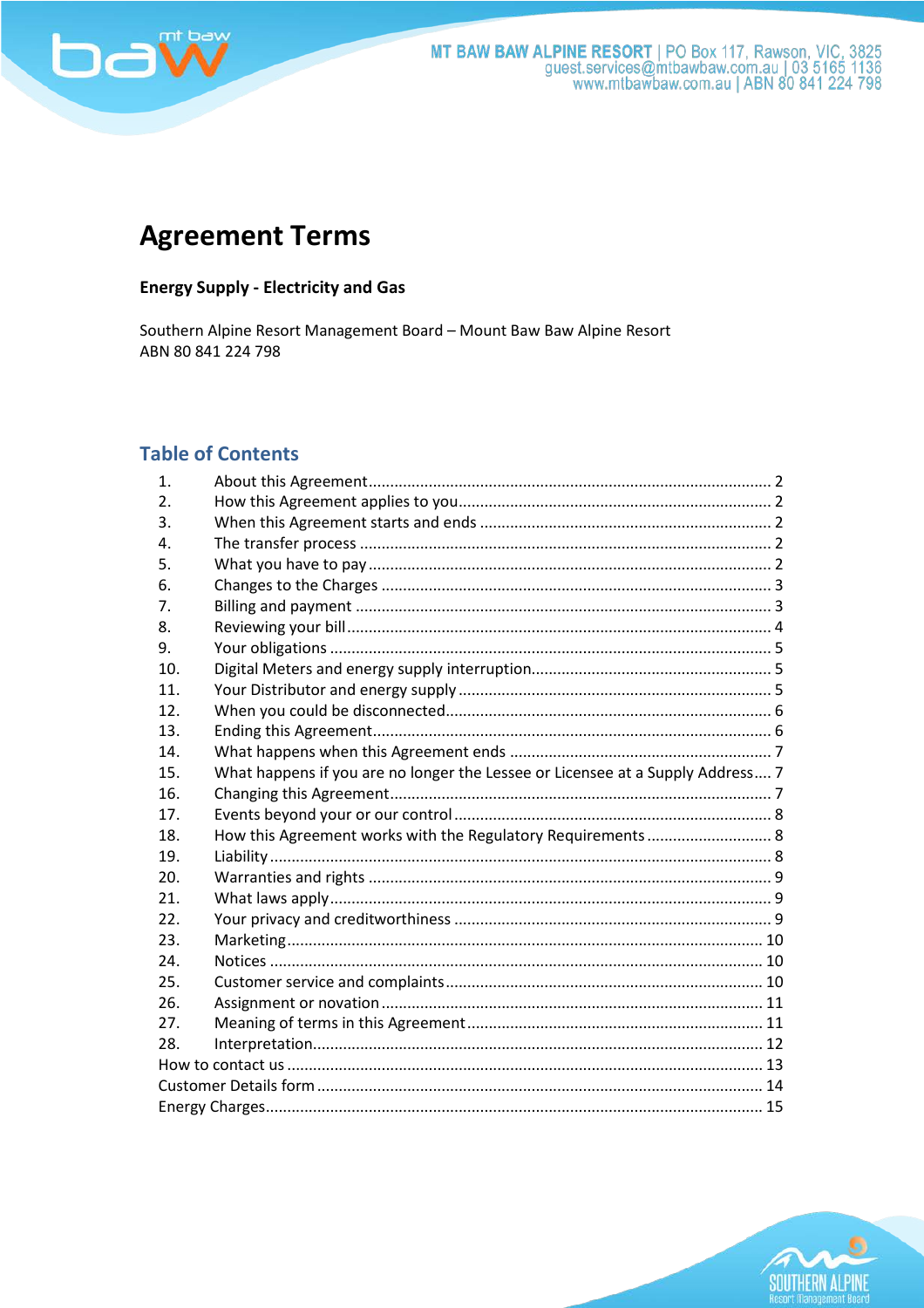## <span id="page-1-0"></span>**1. About this Agreement**

The Energy Supply – Electricity and Gas Agreement (Agreement) is a retail agreement and covers the sale of electricity and gas to you at your Supply Address. Southern Alpine Resort Management Board (the Board) is the retailer for these products at Mount Baw Baw Alpine Resort (the Resort). The Board is the owner and operator of the electricity generation and distribution network, and owner and operator of the gas distribution network.

## <span id="page-1-1"></span>**2. How this Agreement applies to you**

This Agreement applies to all Customers located at the Resort.

## <span id="page-1-2"></span>**3. When this Agreement starts and ends**

This Agreement starts on the Acceptance Date and continues until you or the Board end it. For information about how this Agreement can end see clauses 4, 5 and 16.

The Board will start to sell you energy and other products on the Supply Start Date, which will either be:

- the date your Supply Address connects;
- the date your Supply Address transfers to the Board (for more details of the transfer process see clause 5); or
- a date agreed between the Board with you.

## <span id="page-1-3"></span>**4. The transfer process**

On 15 May 2020 distribution and retailing of energy services at your Supply Address will transfer from AusNet Services (your current retailer) to the Board. The Board will arrange the transfer of your Supply Address from your current retailer. You agree to us taking all necessary steps to do so. A Customer Details form is to be completed and returned to the Board within 10 business days.

## <span id="page-1-4"></span>**5. What you have to pay**

You will pay the Board for all Charges for use and supply of electricity and gas. The following Charges are described as follows.

Amounts for the sale and supply of energy described below:

- **Supply charges**  daily charges, regardless of how much energy you use. These charges are set out in on your bill.
- **Energy usage charges**  charges based on the amount of energy you use. These charges are set out on your bill.
- **Metering charges**  any amounts for metering-related goods or services provided at your Supply Address and which are not already incorporated into the supply charges or energy usage charges, including a disconnection fee, connection fee, meter work fees, meter replacement and meter reading fees.

You can find out more at **[www.mtbawbaw.com.au/energy](http://www.mtbawbaw.com.au/energy)**

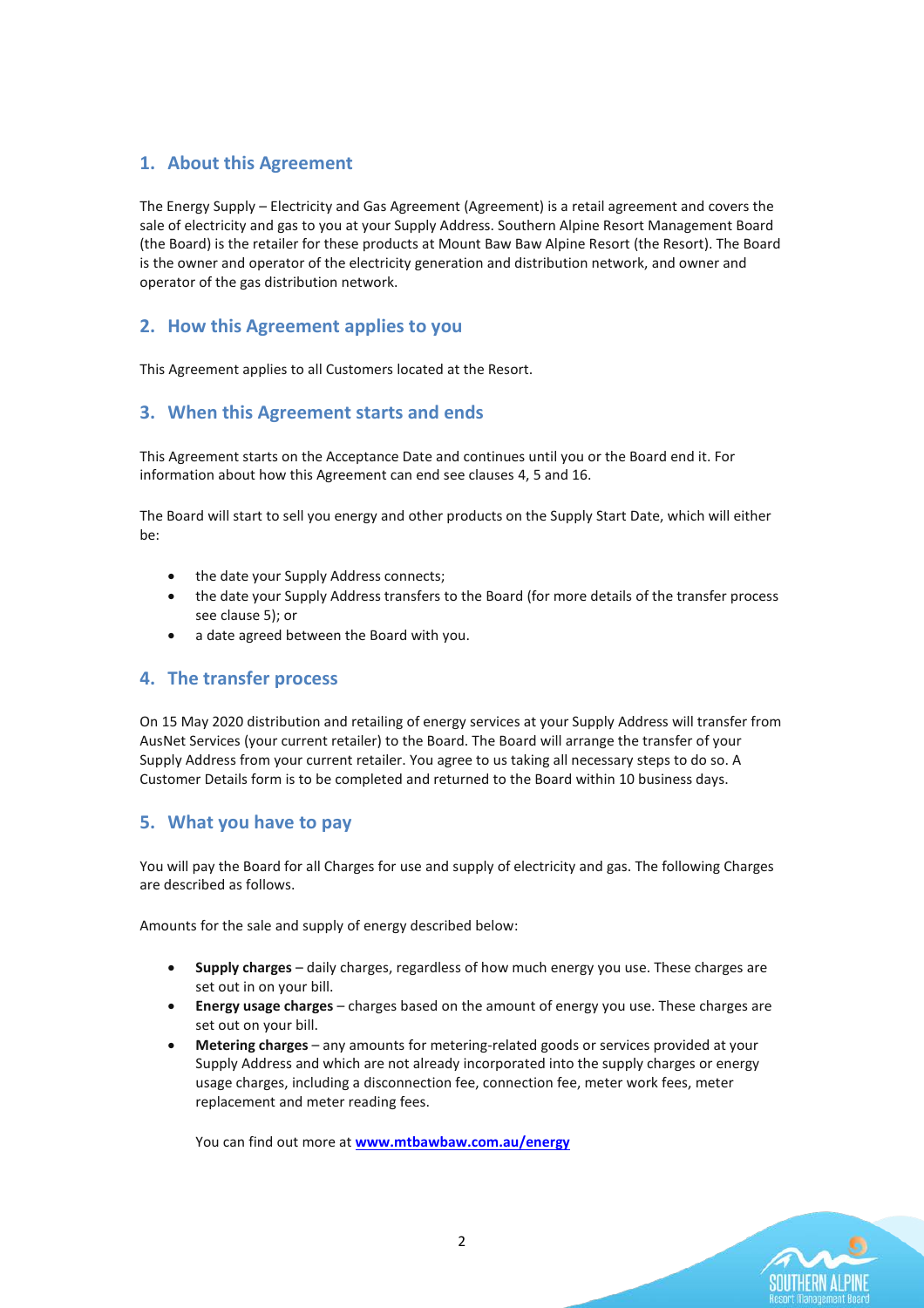The fees described below. If these fees apply they will be set out on your bill or explained to you before you incur them:

- **Card payment fee**  a fee for paying by Mastercard, Visa or another payment method where the Board incur a merchant services fee.
- **Late payment fee** an amount to compensate us for our costs and losses if you pay your bill (or part of your bill) after the Due Date.
- **Taxes**  any taxes (including GST), duties, imposts, levies.
- **Paper bill fee** a fee for receiving a bill posted by mail.

In some circumstances you must also pay the Board other amounts described below:

- Any reasonable costs that the Board incur for arranging network, connection and metering services for you. We will let you know these amounts before we arrange the services.
- If you breach this Agreement, any reasonable costs we incur as a result of that breach, except where those amounts are included in one of the Charges (such as the late payment fee).
- Any fees or additional costs we incur if your payment is dishonoured or reversed.
- Any other amounts referred to in this Agreement.

#### <span id="page-2-0"></span>**6. Changes to the Charges**

We can vary the amount, nature and structure of any of the Charges at any time by notice to you. For example we may vary the structure of:

- your electricity usage charges from peak only charges to time of use charges; or
- any of the information we used in determining the Charges for energy is incorrect (such as your supply area or meter type); or
- the meter at your Supply Address is changed from an accumulation meter to an interval meter.

We will notify you of any variation as soon as practicable, but no later than your next bill after the variation. The notice of variation may be by a message on your bill.

If the Charges change during a Billing Period then we'll calculate your bill for that period on a proportionate basis and we may use average usage data over a Billing Period (or other period depending on availability of meter data) (**Average data**) to do so.

## <span id="page-2-1"></span>**7. Billing and payment**

We will send your bill to the address you choose. This can be an email address or other electronic address (such as on-line via a secure website). If you do not choose an address or we cannot contact you at that address (e.g. your bill is returned to us), we may send the bill to the Supply Address and you will be deemed to have received it.

Your energy usage charges will be based on the amount of energy you use during a Billing Period. That use will be determined in accordance with measuring the amount of energy used by reading the meter at your Supply Address, or by estimating your usage.

If your bill is based on an estimate of your usage and we later have a measurement of your actual usage:

• we will adjust a subsequent bill for the difference between the estimate and your actual usage, except

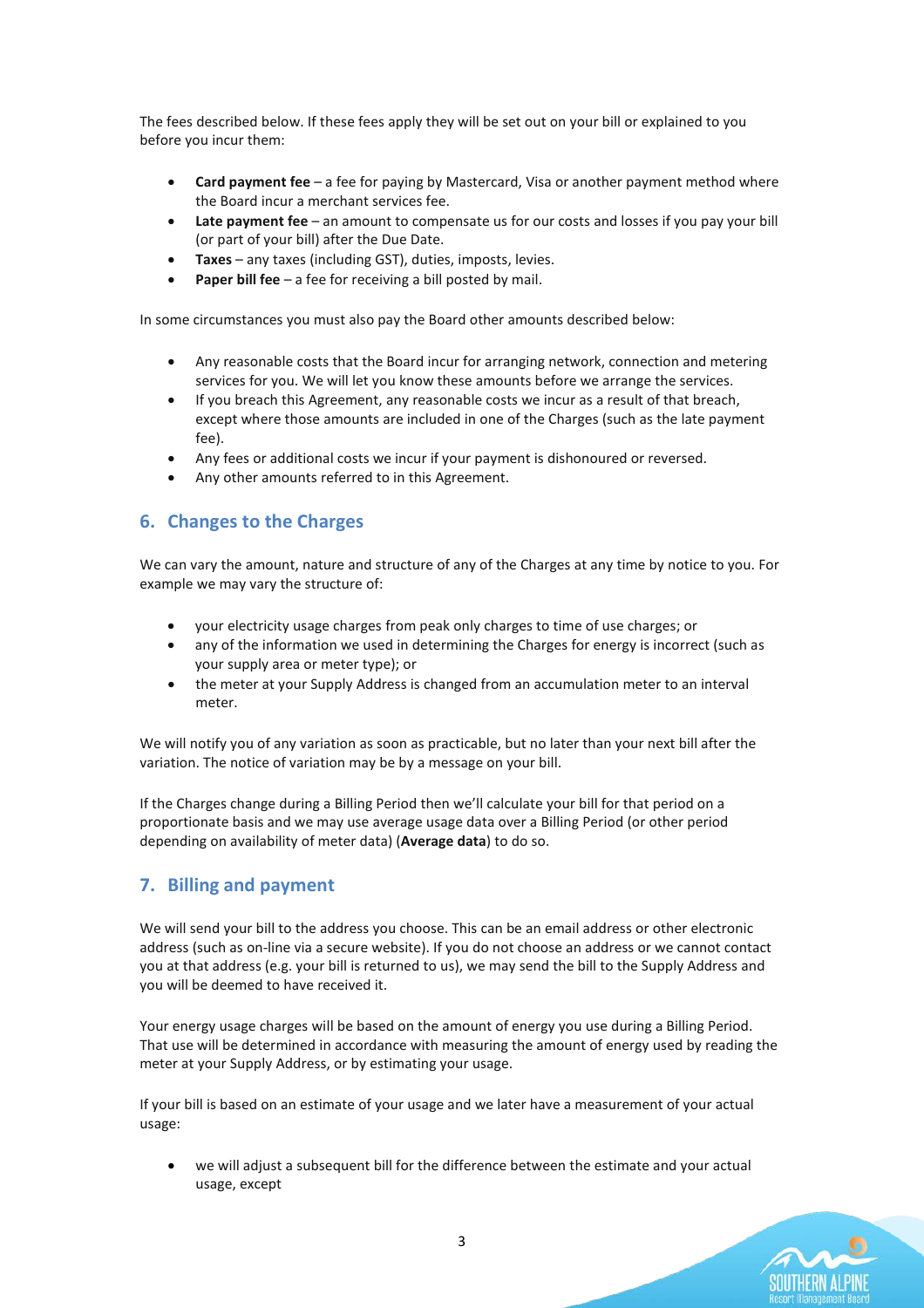• if your bill is based on an estimate because you fail to give us access to your meter. In this case we may charge you an additional fee if you ask for a bill based on your actual usage.

The Billing Period will be at least every three (3) months.

If your Supply Address has a Digital Meter, you may choose a Billing Period of one (1) month. We may change the Billing Period by notice to you, for example, if you have a Digital Meter we may change your Billing Period to one (1) month.

You must pay each bill in full by the Due Date or make payments in accordance with a negotiated payment schedule or instalment plan. You can pay your bill by any of the options listed on your bill.

If you cannot pay by the Due Date or are experiencing financial hardship, let us know as soon as possible. We have a range of options that might help. We may also be able to give you information about government support.

If you do not pay by the Due Date (unless you've requested a review of the bill) we may do one or more of the following:

- charge a late payment fee;
- disconnect your energy supply (see clause 15 for more details);
- ask a debt collection agency to obtain the payment from you;
- sell the rights to the unpaid amount to a third party who may seek to collect it from you.

We may also rely on any other rights we have under this Agreement.

We may charge you interest on a late payment to cover the costs or losses we incur as a result of the late payment, but only if we don't charge a late payment fee or we are not fully compensated for our costs and losses through the late payment fee.

## <span id="page-3-0"></span>**8. Reviewing your bill**

Please review your bills carefully. If you believe there are any issues with a bill, such as an incorrect discount or meter type, please let us know as soon as you can. Alternatively, if you'd like us to review your bill, just ask – again, be sure to do so as soon as you can. We will let you know the result in accordance with our standard complaints procedures (see clause 30 for more details). While your bill is being reviewed, you will still need to pay any amount we ask you to by the Due Date. You must also pay any future bills by the Due Date.

You can ask to have your meter tested as part of the review. We may ask you to pay the cost of the meter test before we arrange it. If the test finds that the meter or meter data is faulty or incorrect, we will refund any amount you have paid for the test (or set this off against any outstanding amount on your bill). If the test shows the meter or meter data is not faulty or incorrect, you must pay the cost of the meter test.

If the review finds the bill is correct, you must pay the unpaid amount. If the review finds the bill is incorrect, we will correct the bill under review.

If you are undercharged (which includes not being charged), you will have to pay and we can recover all amounts undercharged as long as it is not unreasonable to do so. If the undercharging is because of your fault or unlawful act or omission, in which case we can recover all amounts undercharged and may also charge you interest to cover costs or losses we incur as a result of the undercharging.

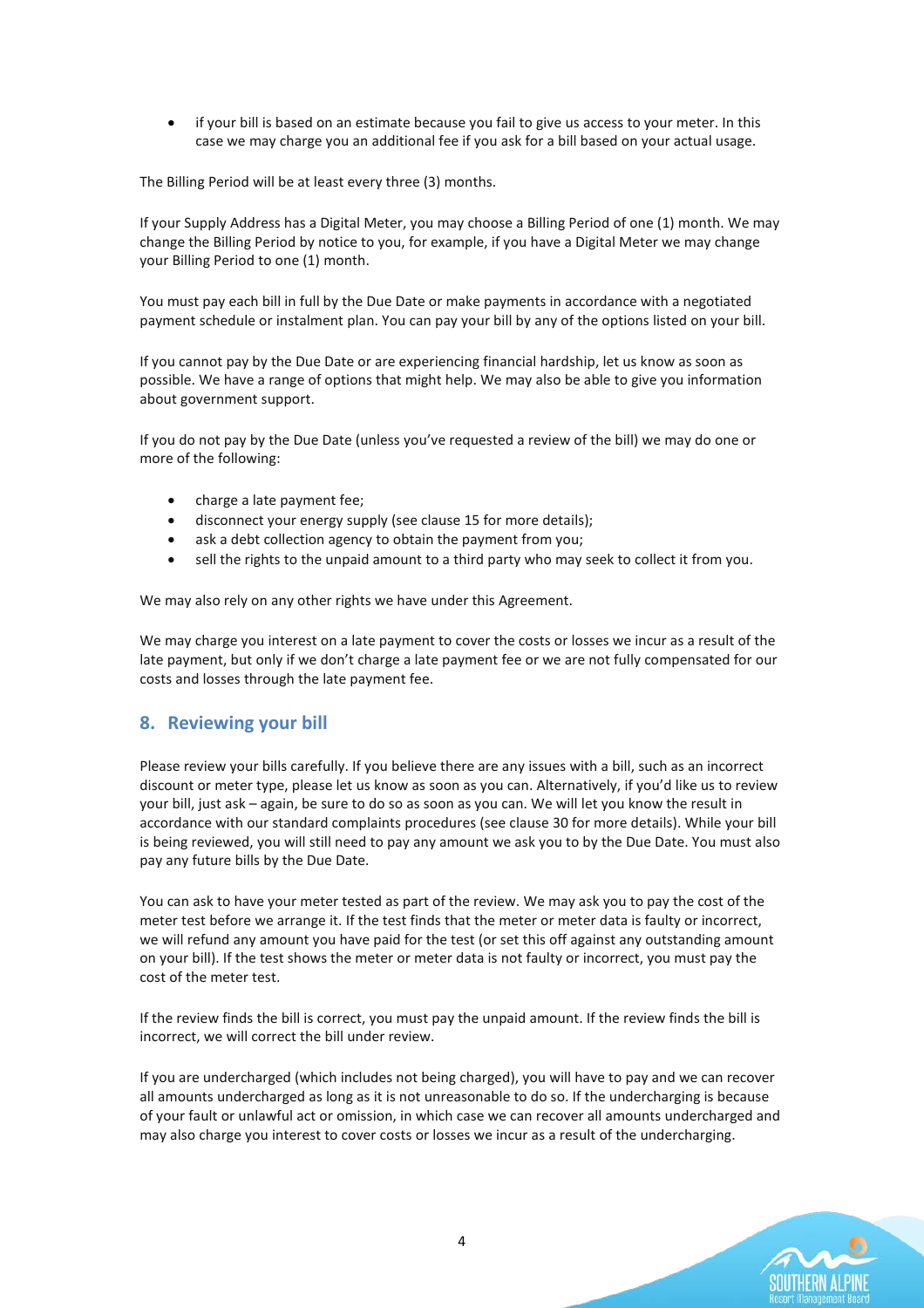## <span id="page-4-0"></span>**9. Your obligations**

Title and risk in the energy supplied under this Agreement will pass to you at the point of connection between the distribution system and your Supply Address. You must comply with the Regulatory Requirements that apply to you.

You must make sure:

- your name, Supply Address and contact details (including the address you choose for notices and billing) are correctly set out in the Details section of the bill;
- any other contact details you give us are correct;
- you tell us promptly if you become aware of any change that materially affects access to your meter or other equipment involved in providing the metering services at your Supply Address; and
- you let us know if any information you have given us changes.

You must give us and other relevant people (including our Distributor Provider and Meter Service Provider) safe, convenient and easy access to the Supply Address and the meter at the Supply Address for purposes relevant to the sale and supply of energy, including to:

- read, install, inspect, test, repair, maintain, alter or replace a meter; or
- connect, disconnect or reconnect energy supply at the Supply Address.

You must also:

- take reasonable steps to limit any loss or damage you suffer in connection with this Agreement;
- make sure the energy infrastructure at your Supply Address is in good condition and not damaged or interfered with in any way;
- allow only appropriately qualified and accredited people to carry out any work in connection with that energy infrastructure;
- not tamper with or bypass your meter, or allow anyone else to do so; and
- not interfere with, disconnect, displace, remove or replace or damage the meter or the distribution system, or allow anyone else to do so.

You acknowledge that the meter is owned by the Board and title will not pass to you at any time.

## <span id="page-4-1"></span>**10.Digital Meters and energy supply interruption**

If you have a basic meter, we may propose to replace your existing meter with a Digital Meter. If we do so, we will give you notice beforehand.

You agree that we may temporarily interrupt the supply of electricity to your Supply Address for the purpose of installation, maintenance, repair or replacement of a Digital Meter. If your electricity supply will be affected, we will give you prior notice of this if it is practicable.

If you have any questions about the energy supply interruption we will respond promptly.

## <span id="page-4-2"></span>**11.Your Distributor and energy supply**

We are both an energy distributer and energy retailer. Where we refer to supplying you with energy or connecting your Supply Address, this means we will arrange for our contractor to do so.

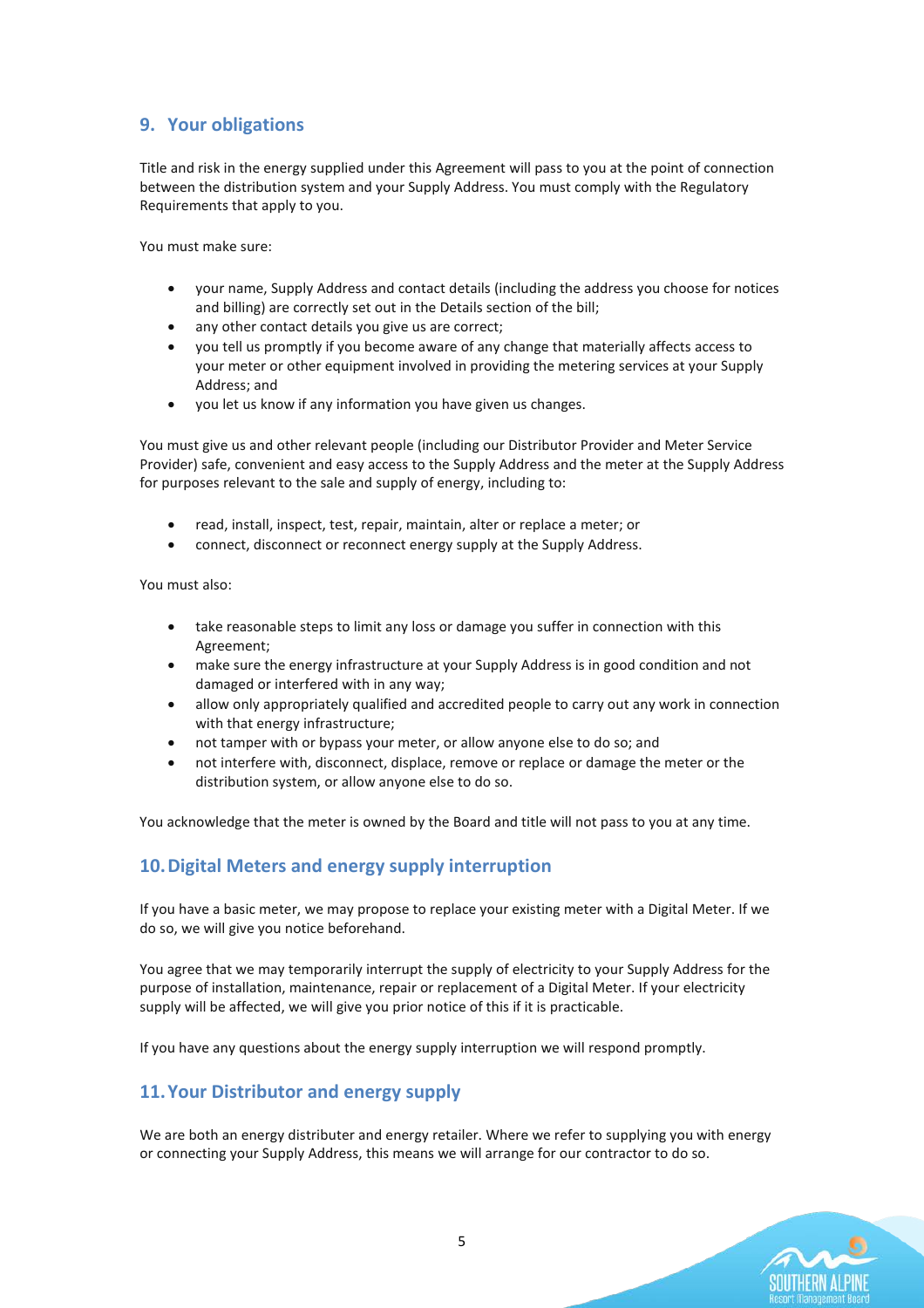As a Distributor it is our responsible for the physical supply of energy (including the quality and reliability of the energy supplied) and the connection of your Supply Address. This means that:

- we are responsible for the safety, quality, continuity, reliability or pressure of your energy supply; and
- to the extent permitted by law, we make no promises or representations to you about these things, other than those set out in this Agreement.

The quality, continuity, reliability and pressure of your energy supply are subject to a variety of factors. These include accidents, emergencies, weather conditions, vandalism, system demand, the technical limitation of the distribution system and acts of other persons (such as our contractors).

Accordingly, your energy supply may be interrupted, disconnected, reduced or limited. Some examples of when this may occur include:

- if required by our distribution contractor or another person;
- if required by us, our Meter Service Provider or another person in order to install, maintain, repair or replace a meter;
- in an emergency or for safety reasons;
- due to a failure in the equipment used to supply your energy;
- for inspections, maintenance, or testing;
- at the direction or request of a regulatory body; or
- if there is not enough energy available to supply to you.

We will try to keep you informed if this happens.

You must cooperate with any reasonable requests the Board makes of you, and allow the Board to enforce its rights as an energy provider.

## <span id="page-5-0"></span>**12.When you could be disconnected**

If you have given us up to date contact details, we will give you notice before we disconnect you.

We may arrange for disconnection of your energy supply in the following circumstances, unless we're prohibited from doing so under the Regulatory Requirements:

- if you ask us to;
- if you fail to pay any Charges or other amounts on your bill by the Due Date;
- if your meter has not been able to be read for three consecutive meter readings due to a lack of access to the Supply Address;
- if you have used energy at the Supply Address fraudulently, or intentionally used it contrary to energy laws;
- if you have not agreed to an instalment plan or other payment option when we have required you to do so; or
- if you have not paid in accordance with an agreed instalment plan or other payment option.

## <span id="page-5-1"></span>**13.Ending this Agreement**

We can end this Agreement by giving you 20 Business Days' notice.

You can end this Agreement by:

- transferring your energy supply at your Supply Address to another retailer.
- This Agreement will end when your Supply Address transfers to the other retailer;

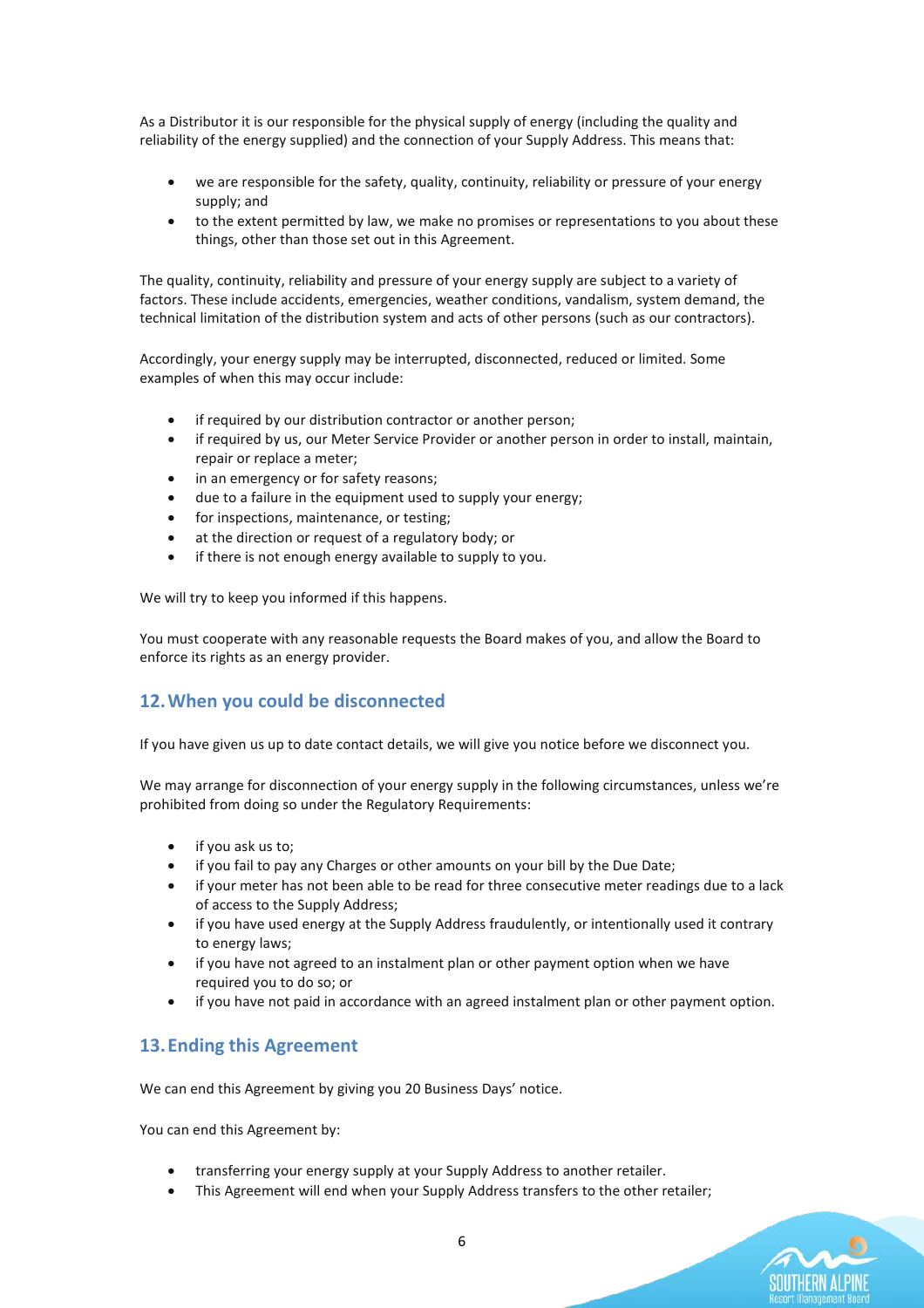- requesting us to disconnect your Supply Address. This Agreement will end 10 Business Days after disconnection;
- entering into a new agreement with us for the same fuel at the Supply Address. This Agreement will end when the new agreement starts; or

This Agreement will also end:

- 10 Business Days after you've been disconnected, if you don't have a right to be reconnected;
- where another person starts being supplied with energy at the Supply Address with us or with another retailer; or
- if we're no longer entitled to sell energy due to a Last Resort Event.

## <span id="page-6-0"></span>**14.What happens when this Agreement ends**

If this Agreement ends and you continue to take supply from us, we will continue to sell you energy on the same terms of this Agreement until you enter into a new agreement with us or someone else becomes responsible for the energy supply at your Supply Address under a new energy agreement with us, and all of the provisions of this Agreement will survive this Agreement ending for this purpose.

After you enter into a new agreement with us or someone else becomes responsible for the energy supply at your Supply Address under a new agreement with us, the provisions of this Agreement about privacy, liability, notices, governing law, payment and Charges will survive this Agreement ending. This Agreement ending will not prejudice any rights, obligations or remedies that you or we have that accrued before the Agreement ends.

## <span id="page-6-1"></span>**15.What happens if you are no longer the Lessee or Licensee at a Supply Address**

If you are no longer going to be the Lessee or Licensee at your Supply Address, you need to give us at least three Business Days' notice. You'll also need to give us an address where we can send your final bill. We will arrange for your meter to be read at the time agreed with you (or as soon as possible after if your meter cannot be accessed then).

If you cease to be a Lessee or Licensee this Agreement will end from the date you do so.

You will need to pay us the Charges and any other amounts payable under this Agreement for the Supply Address until the later of the date you move or three (3) Business Days from the date you notify us that you are ceasing to be a Lessee or Licensee.

If you do not tell us that you are no longer a Lessee or Licensee or you do not provide access to your meter, you will need to pay us the Charges and any other amounts payable under this Agreement for the Supply Address until:

- we find out that you have vacated the property and your meter has been read;
- you tell us you are no longer a Lessee or Licensee and your meter is read;
- the energy supply is disconnected or transferred to another retailer; or
- the date you or someone else becomes responsible for the energy supply at the Supply Address under a new agreement with us.

## <span id="page-6-2"></span>**16.Changing this Agreement**

We can vary this Agreement where:

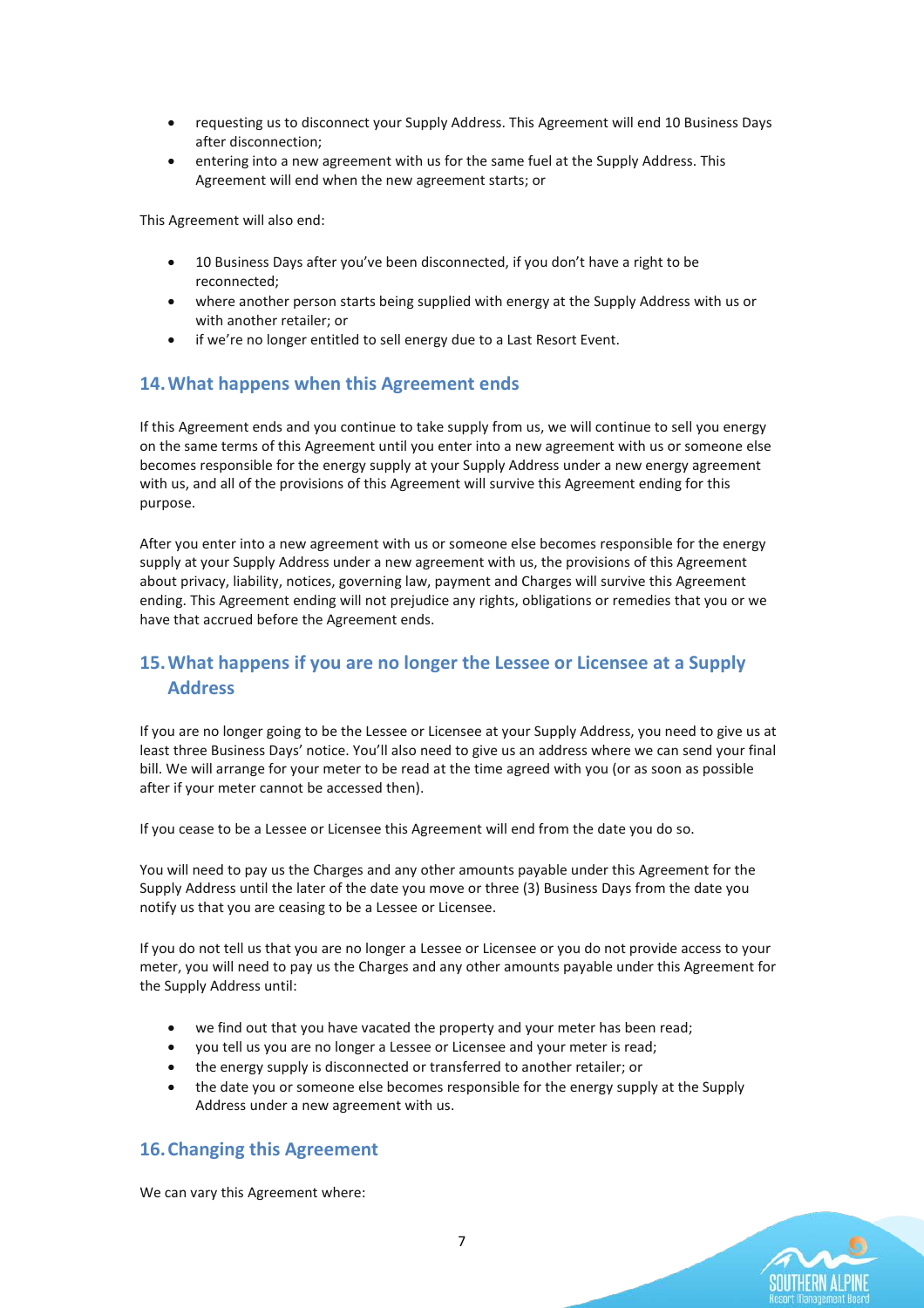- we give you twenty (20) Business Days' notice of the variation; and
- you accept the change by not terminating the Agreement during that period.

We may also vary this Agreement by notice to you if we need to so because the Regulatory Requirements change.

See clause 30 for details of how we'll give you notice.

## <span id="page-7-0"></span>**17.Events beyond your or our control**

In this Agreement, Force Majeure means, for an Impacted Person, any event or circumstance occurring after the Acceptance Date that:

- is not within the reasonable control of the Impacted Person;
- could not be prevented, overcome or remedied by the exercise of reasonable effort by the Impacted Person; and
- results in the Impacted Person being unable to meet or perform its obligation under this Agreement.

Notwithstanding the paragraph above, the failure or inability of the Impacted Person to pay any amount due and payable under this Agreement does not constitute Force Majeure.

The Impacted Person will be excused for not meeting or performing its obligations during the time and to the extent that Force Majeure prevents it from doing so (other than an obligation to pay money).

The Impacted Person must:

- try to remove, overcome or minimise the effects of Force Majeure as soon as it can; and
- give the other person prompt notice, including any information required by the Regulatory Requirements.

If the effects of such an event are widespread, we may give you prompt notice by making the necessary information available on a 24 hour telephone service. We'll try to do this within 30 minutes of becoming aware of the event or otherwise as soon as practicable.

## <span id="page-7-1"></span>**18.How this Agreement works with the Regulatory Requirements**

If any matter that is required to be included in this Agreement by a Regulatory Requirement is not expressly dealt with in this Agreement, the Regulatory Requirement is incorporated as if it were a term of this Agreement.

If there is any inconsistency between this Agreement and a Regulatory Requirement, then this Agreement will prevail to the extent of the inconsistency, unless a Regulatory Requirement provides that it must prevail.

## <span id="page-7-2"></span>**19.Liability**

Subject to the Regulatory Requirements:

- we are not liable to you for any loss or damage in connection with or arising out of this Agreement, except to the extent that we cause that damage or loss because we breach this Agreement;
- you are not liable to us for Excluded Loss;

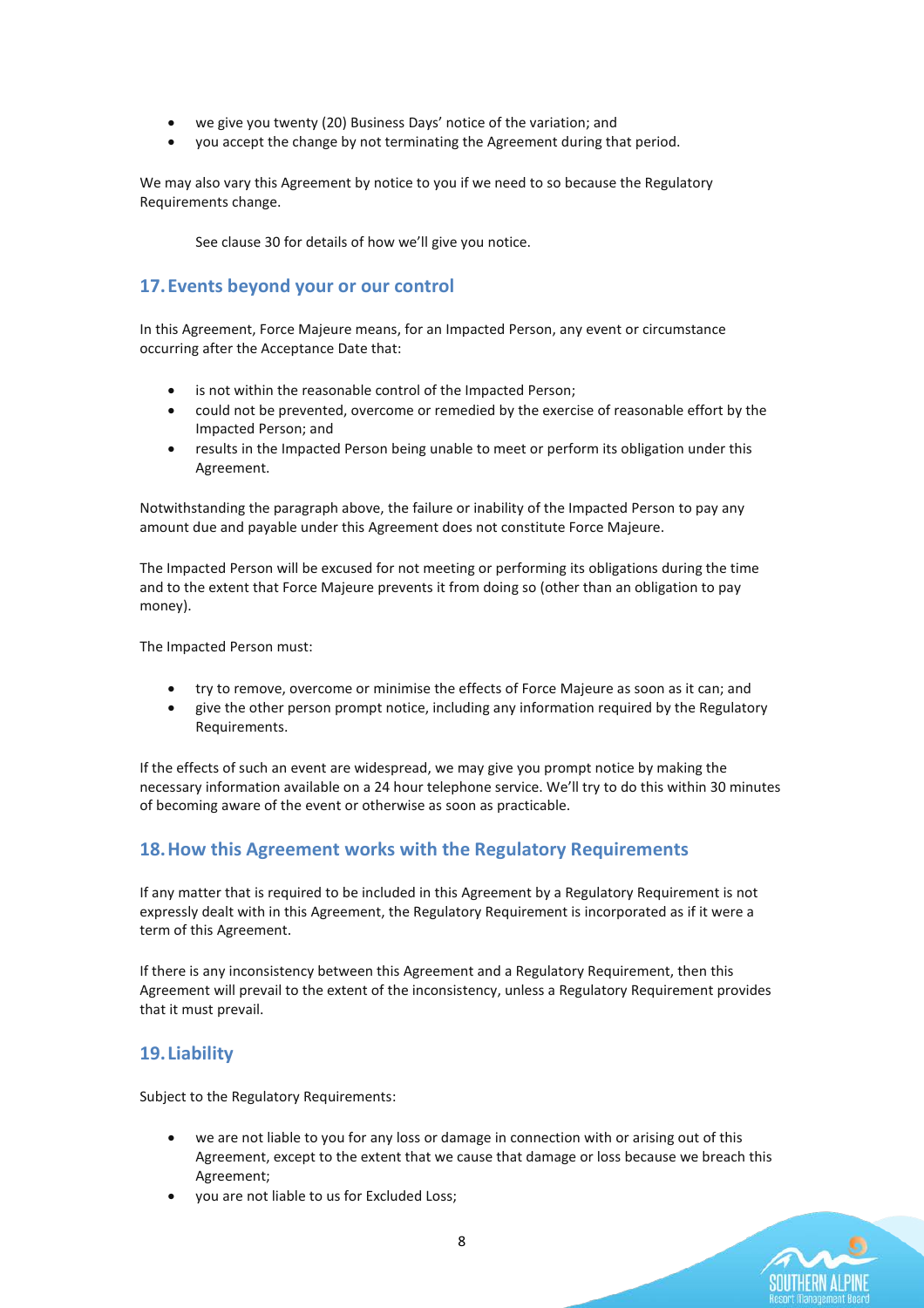- we're not liable to you for any loss or damage in connection with or arising out of any act or omission by us as a Distributor;
- you indemnify us if we or any third party suffer any loss or damage in connection with or arising out of your breach of this Agreement or negligence;
- you indemnify us and any third party against any liability in connection with or arising out of the use of energy supplied under this Agreement after ownership passes to you; and
- you indemnify us against any liability we incur or suffer (including Excluded Loss) in connection with or arising from any act or omission by you.

Nothing in this clause 19 entitles us to recover from you an amount greater than we would otherwise have been able to recover at law.

This Agreement does not vary or exclude the operation of:

- sections 119 and 120 of the National Electricity Law;
- sections 232 or 233 of the Gas Industry Act 2001 (Vic) or section 33 of the Gas Safety Act 1997 (Vic); or
- section 316 of the National Energy Retail Law.

#### <span id="page-8-0"></span>**20.Warranties and rights**

To the extent permitted by law, the only warranties that apply to this Agreement are those that are expressly set out in the Agreement. However, you have non-excludable rights under the Australian Consumer Law.

If any part of this Agreement is unlawful, unenforceable or invalid, that part will not apply, but the rest of the Agreement will continue unchanged.

#### <span id="page-8-1"></span>**21.What laws apply**

The laws of the state of Victoria apply to this Agreement.

#### <span id="page-8-2"></span>**22.Your privacy and creditworthiness**

We collect, use, hold and disclose your personal, credit related and confidential information (including metering data) where it is required under the Regulatory Requirements and in order to provide you with energy and other products and services. We may disclose this information to:

our agents and contractors (such as mail houses, data processors and debt collectors);

for these purposes and more broadly in connection with this Agreement. We may disclose this information to our Related Entities for any reason.

We may also collect sensitive information about you or third parties (for example if you notify us that life support equipment is used at your Supply Address).

If you don't provide this information to us, we may not be able to provide our products or services to you. Where possible, we'll collect this information from you, but we may get it from third parties (including credit reporting bodies).

We may also disclose your information to and collect your information from, information matching providers, for example to verify the information you've provided to us and confirm your identity.

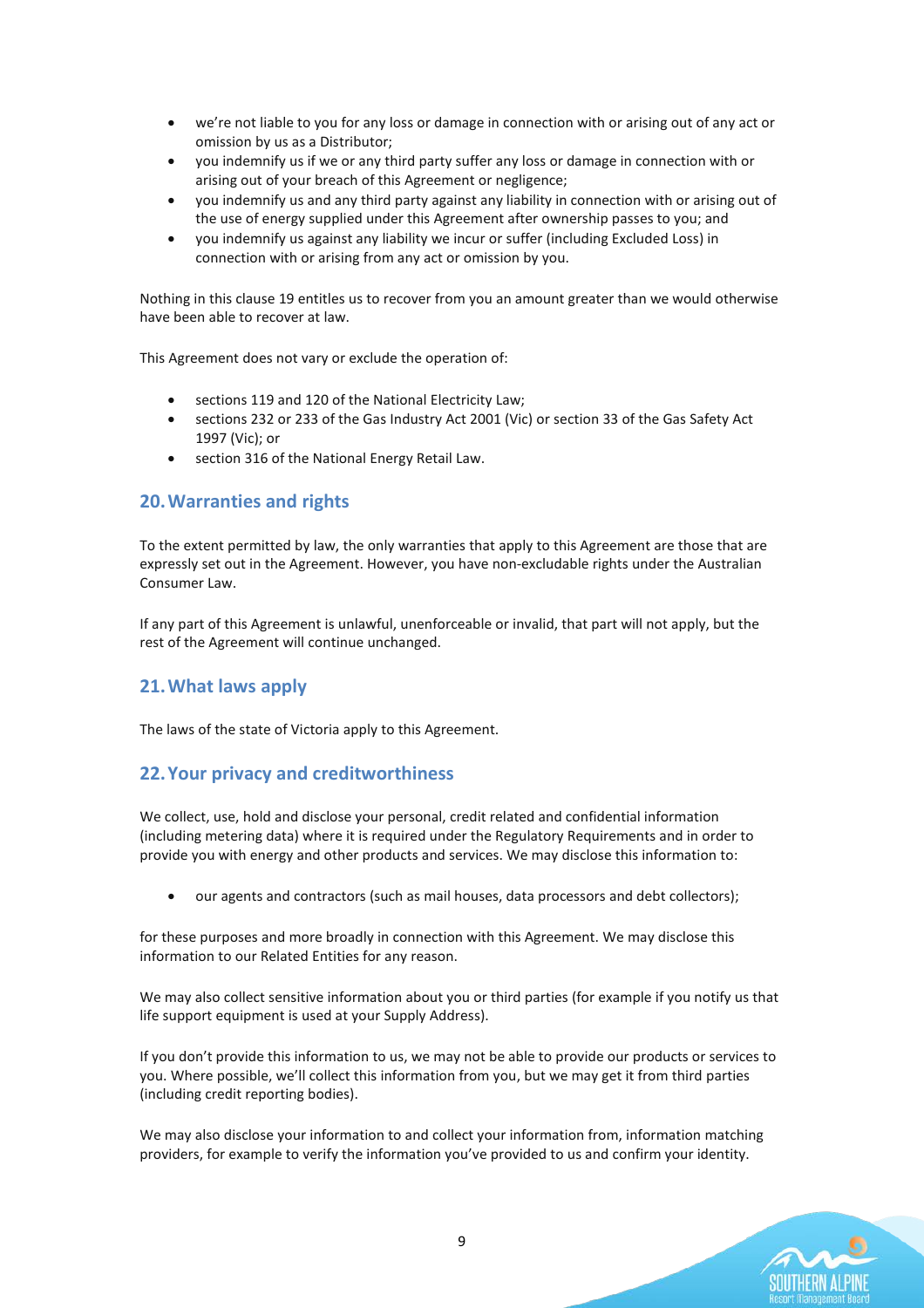If you provide us with personal information about another person (such as an office bearer), please make sure you tell them their information has been provided to us and make them aware of the matters in this privacy statement.

Our credit reporting statement (which is our credit reporting policy) explains:

- how we determine your creditworthiness by doing a credit assessment of you;
- how we disclose credit information and when we disclose it to third parties including credit reporting bodies;
- how our disclosure may affect your creditworthiness; and
- how to access, correct or complain about our treatment of your credit information.

Our detailed privacy and credit reporting statements are available at **www.mtbawbaw.com.au/terms-and-conditions**

## <span id="page-9-0"></span>**23.Marketing**

From time to time we and our Related Entities will let you know about other products and offers, even after this Agreement ends. If at any time you decide you do not want to receive these offers, please let us know. We'll keep providing you with these offers until you tell us otherwise.

#### <span id="page-9-1"></span>**24.Notices**

We will give you notice in writing:

- personally;
- by post, addressed to the address you nominate. We will consider that you have received the notice on the second Business Day after we post it;
- by email if you have provided us with an email address. We will consider that you have received the email the day after we send it to the email address you provided;
- by a message on your bill; or
- by sending you an electronic message (e.g. email or SMS) letting you know that we are making a change or notifying you about something to do with your account and where you can find details of it (e.g. our website). We will only do this if it is reasonable in the circumstances.

If you do not choose an address for notices or we can't contact you at that address (e.g. the notice is returned to us), we may send the notice to the Supply Address and you'll be deemed to have received it.

## <span id="page-9-2"></span>**25.Customer service and complaints**

If you have an enquiry, complaint or dispute, including in relation to your bill or any marketing activity, please contact us. We will handle your complaint and let you know the outcome of it, in accordance with our standard complaints and dispute resolution procedures which you can find at **www.mtbawbaw.com.au**. You can also ask us to send you a copy.

We will acknowledge your complaint immediately or as soon as practicable, and respond to it within twenty (20) Business Days.

If you are not satisfied with the way your complaint has been resolved you may be entitled to contact the energy ombudsman.

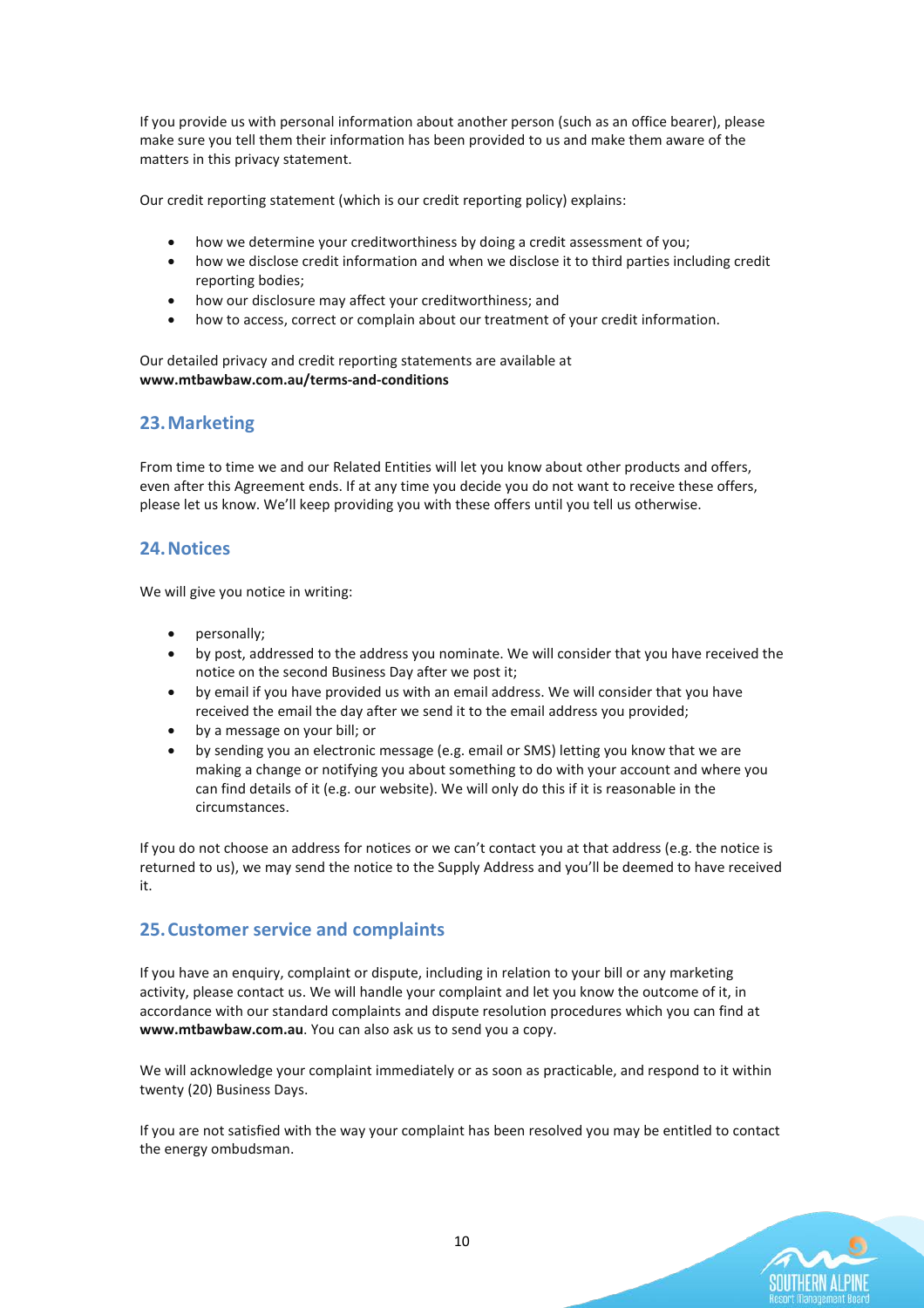## <span id="page-10-0"></span>**26.Assignment or novation**

You may not assign, transfer or novate this Agreement.

You agree we may:

- assign, transfer or novate this Agreement; and/or
- transfer you as a customer,

to any third party, any of our related bodies corporate or as part of the transfer of a substantial number of our customers to a third party. You will be notified of any assignment, transfer or novation.

## <span id="page-10-1"></span>**27.Meaning of terms in this Agreement**

**Acceptance Date** means the date specified in the Customer Details section, or if no date is specified, the date you sign the Details section or you accept this Agreement over the phone or on-line.

**Agreement** means the Details section and the Agreement Terms.

**Agreement Terms** means the terms and conditions in this document.

**Billing Period** means any period for which a bill is or may be issued.

**Business Day** means a day that is not a Saturday, Sunday or public holiday in the state of Victoria.

**Charges** means the charges and fees described or set out in this Agreement.

**Customer** means a Lessee or Licensee who purchases energy predominantly for personal, domestic, household or business use.

**Customer Details section** means the document entitled Customer Details form provided to you with these Agreement Terms, which may include a separate Price Sheet.

**Digital Meter** means a meter which records electricity consumption at pre-determined intervals, has two-way communication capability and can be read remotely.

**Distributor** means SARMB, being the entity that owns and operates the distribution services through the distribution system to which your supply address is connected.

**Due Date** means the date you must pay your bill by which is set out on the bill or such other date as we agree with you.

**Energy** means electricity or gas, as appropriate.

#### **Excluded Loss** means:

- loss of profit, revenue or anticipated savings;
- loss or denial of opportunity;
- loss of access to markets;
- damage to credit rating or goodwill;
- financing costs;
- special, incidental or punitive damages; or

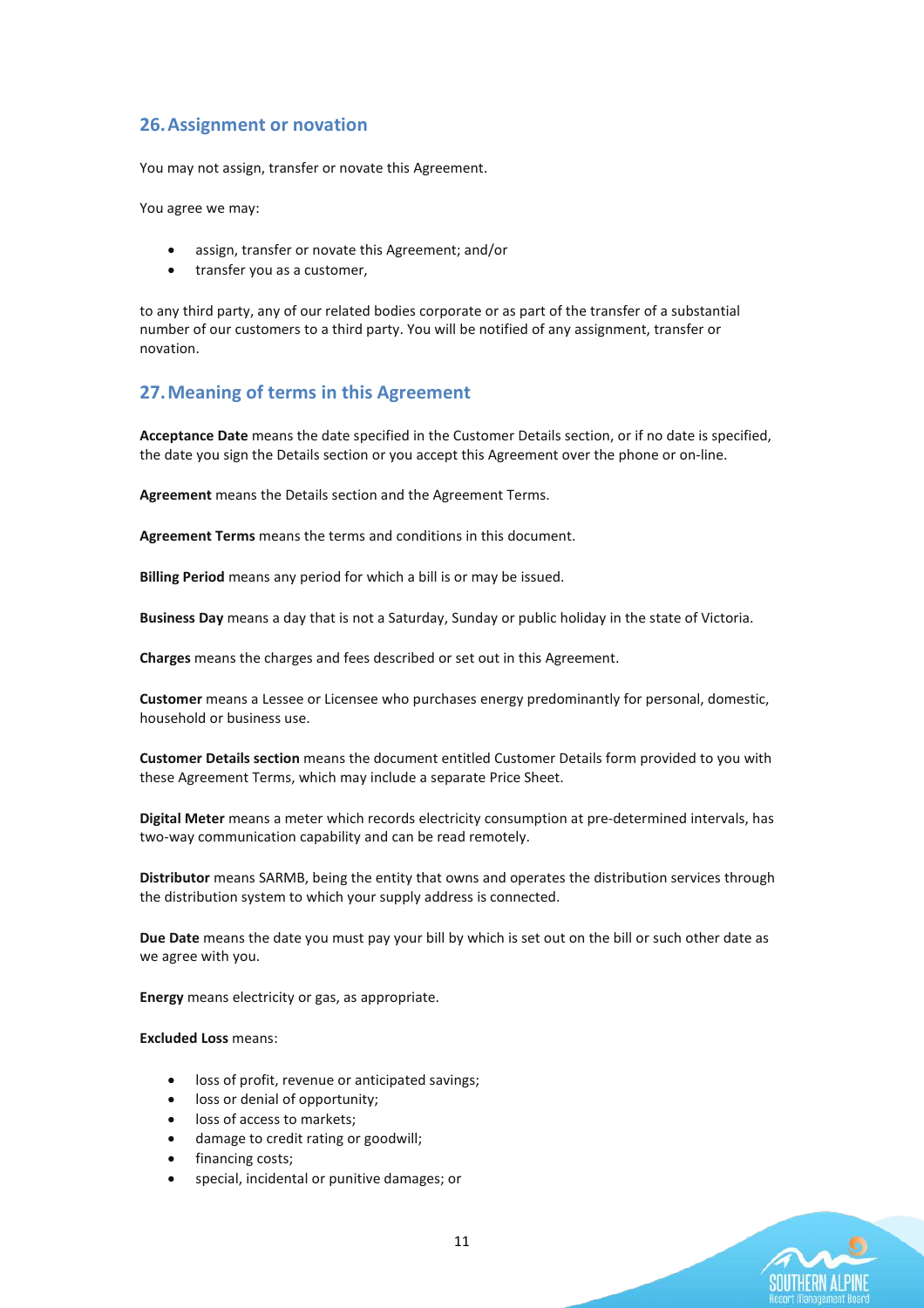any loss or damage arising from special circumstances that are outside the ordinary course of things, however arising in respect of any circumstances under or in relation to this Agreement, and regardless of the basis on which a claim for same is made (including negligence).

**Force Majeure** has the meaning given in clause 17.

**Impacted Person** means us or you (as the case may be), where we or you are prevented from performing an obligation under this Agreement by Force Majeure.

**Last Resort Event** means an event or circumstance that triggers the operation of the retailer of last resort scheme in relation to us under the Regulatory Requirements.

**Lessee** means the named lessee of a Crown or other Lease granted by SARMB under the Crown Lands (Reserves) Act 1978 with a right to occupy land at the Mt Baw Baw Alpine Resort.

**Licensee** means the named licensee of a License granted by SARMB under the Crown Lands (Reserves) Act 1978 with a right to occupy land at the Mt Baw Baw Alpine Resort.

**Meter Service Provider** means any person who provides services on our behalf in relation to:

- the meter, including to read, install, inspect, test, repair, maintain, alter or replace it;
- processing meter data and providing it to us and other third parties who need it in connection with your energy supply;
- energy supply, such as disconnection or reconnection of your energy supply; and
- the co-ordination of the above.

**SARMB** means Southern Alpine Resort Management Board ABN 80 841 224 798 and any of its Related Entities.

**Price Sheet** means a document that sets out the usage and supply Charges and most other Charges.

**Regulatory Requirements** means all relevant Acts, regulations, codes, procedures, other statutory instruments, licences, proclamations and laws applicable to the sale and supply of energy to your Supply Address. These include the *Competition and Consumer Act 2010* (Cth) and the *Privacy Act 1988* (Cth) and in:

• *Victoria*: the *Electricity Industry Act 2000* (Vic), the *Gas Industry Act 2001* (Vic) and the Energy Retail Code.

**Related Bodies Corporate** has the meaning given in the *Corporations Act 2001* (Cth).

**Related Entity** means any entity:

- which is a SARMB entity;
- in which SARMB has an interest, such as a joint venture; or
- with whom SARMB has a commercial relationship.

#### <span id="page-11-0"></span>**28.Interpretation**

Unless otherwise stated:

• a reference to this document or another instrument includes any variation or replacement of any of them;

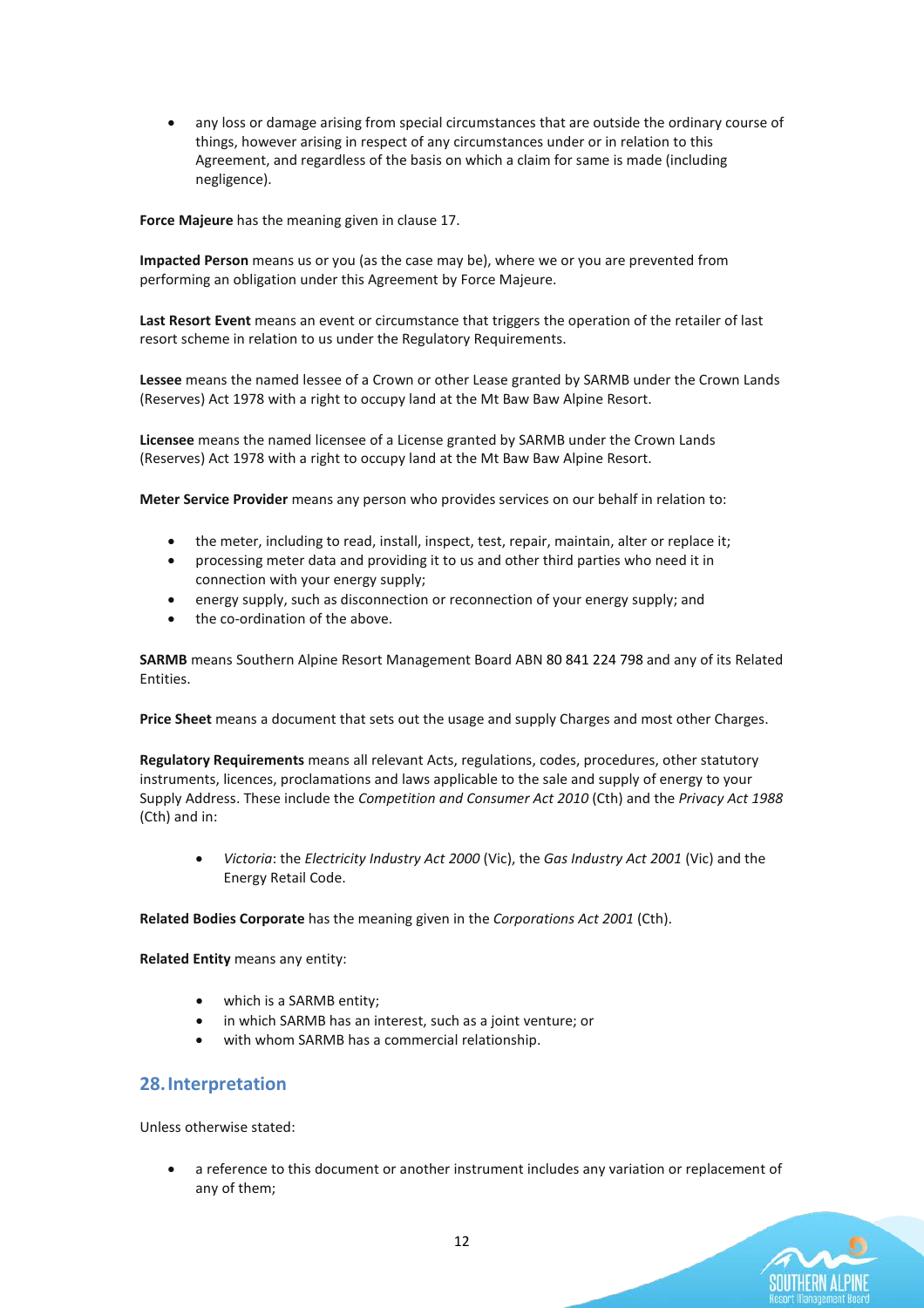- the singular includes the plural and vice versa;
- a reference to a statute, ordinance, code or other law includes regulations and other instruments under it and consolidations, amendments, re-enactments or replacements of any of them;
- a person includes any type of entity or body or persons, whether or not it's incorporated or has a separate legal identity, and any executor, administrator or successor in law of the person;
- the words 'include' or 'including' and any variation of those words must be read as if followed by the words 'without limitation' and so, if an example is given of anything, the scope is not limited to the example; and
- headings are for convenience only and do not affect the interpretation of this Agreement.

#### <span id="page-12-0"></span>**How to contact us**

Web **www.mtbawbaw.com.au** Energy and account enquiries (**03) 5165 1136** Email **[energy@mtbawbaw.com.au](mailto:energy@mtbawbaw.com.au)**

#### **After Hours Emergencies 0407 562 020**

**Postal Address:** PO Box 117, Rawson VIC 3825

#### **For more information visit mtbawbaw.com.au/energy or call (03) 5165 1136**

Southern Alpine Resort Management Board ABN 80 841 224 798

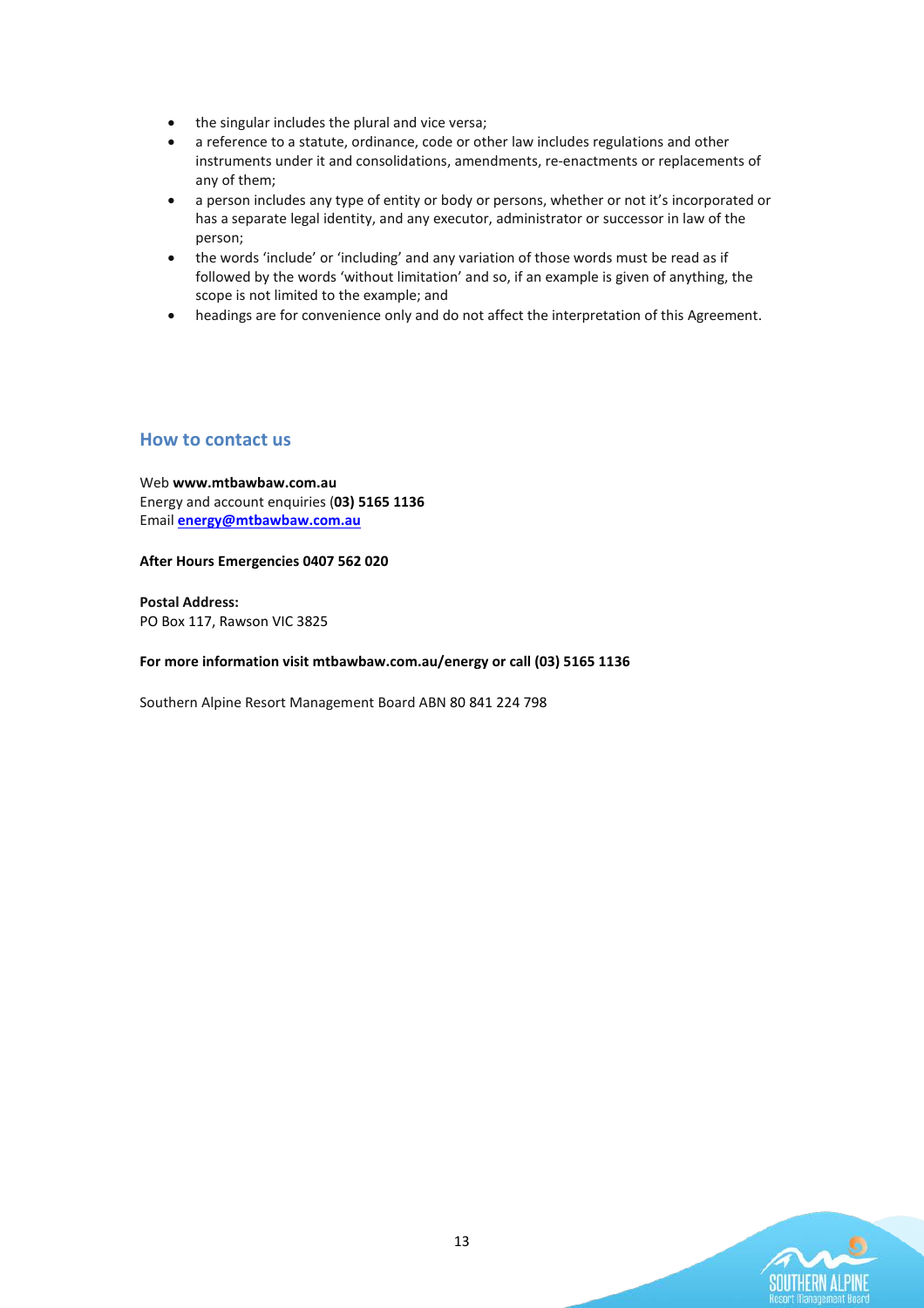

## <span id="page-13-0"></span>**Energy Supply Agreement Customer Details form** (Complete all fields)

## Supply Address No. and street name Mt Baw Baw Village Site Number Property name

| <b>Electricity Supply</b> | Yes / No | (complete by circling option)          |
|---------------------------|----------|----------------------------------------|
| <b>Electricity Meter</b>  |          |                                        |
| number/s (if known)       |          |                                        |
| <b>Gas Supply</b>         |          | Yes / No (complete by circling option) |
| <b>Electricity Meter</b>  |          |                                        |
| number/s (if known)       |          |                                        |

| Acceptance Date   | 15 May 2020 |
|-------------------|-------------|
| Supply Start Date | 15 May 2020 |

| Customer Name /        |                                        |
|------------------------|----------------------------------------|
| Organisation           |                                        |
| <b>Customer ABN</b>    |                                        |
| <b>Billing Method</b>  | Mail / Email (select preferred method) |
| <b>Billing Address</b> |                                        |
| <b>Billing Email</b>   |                                        |

| l Contact Person |  |
|------------------|--|
| Position         |  |
| Contact Number   |  |
| Contact Email    |  |

**Customer declaration.** By signing this Customer Details form you agree:

- That you have read and understand the electricity and gas supply agreement terms and conditions;
- That you are an authorised signatory of the named organisation;
- That you enter into an agreement with the Board for the sale of electricity and gas;
- To having received the energy charges (price sheet) and understand the payment terms;
- To the Board being able to vary the terms and conditions and also the nature, amount and structure of your Charges by notice.

| Name         |  |
|--------------|--|
| Position     |  |
| Organisation |  |
| Signature    |  |
|              |  |
| Date         |  |

**Return the completed Customer Details Form to energy@mtbawbaw.com.au**